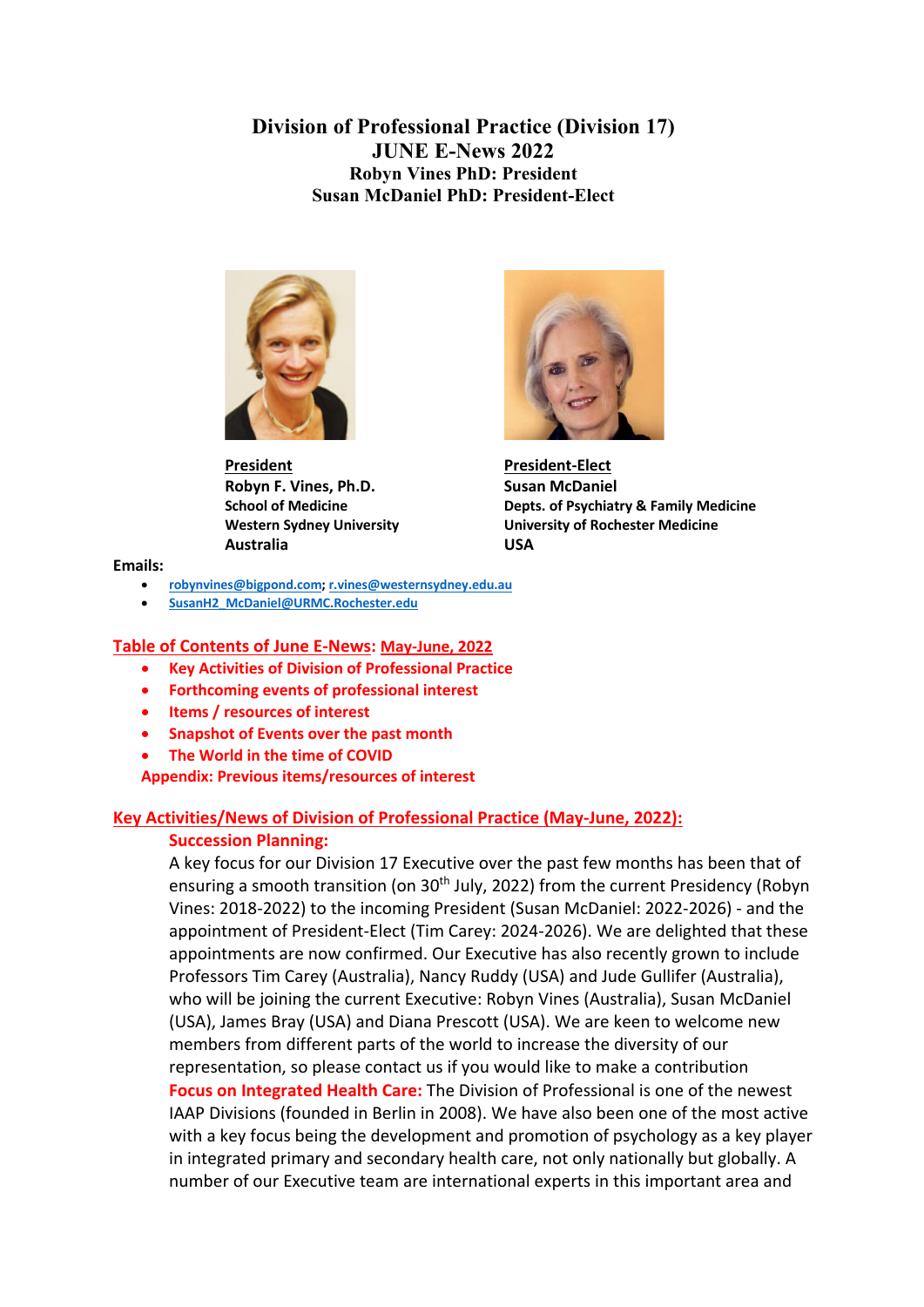our three recent webinars (outlined below) and aspects of our monthly E-News contributions have emphasised work in this area. This will remain a key focus for the term of Susan McDaniel's Presidency – the aim being to raise the profile of the important role psychology has to play in both mental and general health care at all levels.

#### **Webinars:**

**Division 17 webinars: Available on the IAAP Website:** 

**29.3.22:***'Integrated primary care and the science of teamwork':* Professor Susan McDaniel: incoming Division 17 President (30.7.22) and Professor Eduardo Salas provided a stimulating webinar on *'Integrated primary care and the science of teamwork'* on 29<sup>th</sup>/30<sup>th</sup> March, 2022. Given the 'over-lapping content', the webinar was created as a joint initiative between Divisions 1 (Organisational Psychology) and Division 17 (Professional Practice) – hopefully a precedent for further collaborative, cross-Divisional activities within IAAP.

**(see earlier work of Professors McDaniel and Salas on APA PsycNet:** 

**https://doi.apa.org/doiLanding?doi=10.1037%2Famp0000334 9.10.21:** *"The role of psychology in integrated healthcare: Migraine, a work in progress"*  **https://iaapsy.org/members/webinars/the-role-of-psychology-in-integrated-healthcare/ 15.5.19: "***The Critical Role of Psychology in an Integrated Primary Care Model***"**  https://iaapsy.org/members/webinars/the-critical-role-of-psychology-in-an-integrated-

#### primary-care-model-presented-by-iaap-division-17/

#### **Monthly E-News - see: https://iaapsy.org/divisions/division17/**

Each month during the course of the year (January to December), we provide a monthly 'reflection' on current events, including a 'snapshot' of the changing statistics in relation to the pandemic: *"The World in the Time of COVID".*

#### **International Congresses:**

Professor Judith Gullifer (Monash University, Australia) is now our '*Division 17 Congress Coordinator/Manager'* for ICAP, Beijing' 2022/2023 and ECP, 2023 (to be held in Brighton, UK; July, 2023).

(Please email Judith: with lecture, symposia and poster ideas: judith.gullifer@monash.edu)

As with previous International Congresses (since ICAP in Melbourne in 2010 – ICAP: Paris: 2014, Montreal: 2018; ICP: Capetown: 2012; Okinawa: 2016; Prague: 2020/2021; ECP: Stockholm: 2013; Milan: 2015; Amsterdam: 2017; Moscow: 2019) - Our Executive Team will run Division 17 Symposia on *"The Role of Psychology in Integrated Health Care: An International Perspective"*. These collegial events provide an opportunity to meet like-minded psychologists who are trying to reform our national health systems to include multi-disciplinary care enabling provision of a true bio-psycho-social model of care, which the WHO supports as 'best practice' in both general and mental health care. Please be in touch if interested.

### **Advance notice/forthcoming events:**

#### **Events:**

### **APA CONGRESS: Psychology is here: MINNEAPOLIS & VIRTUAL: AUGUST 4-6**

APA 2022 is where practitioners, researchers, educators, and applied psychologists from around the world come together to share transformative ideas and explore the most compelling issues in the discipline. This year we're excited to offer three days packed with more than 900 in-person sessions in Minneapolis, numerous social and networking events, and two virtual livestream channels. **Psychology will be here at APA 2022 — will you join us?**

See: https://convention.apa.org/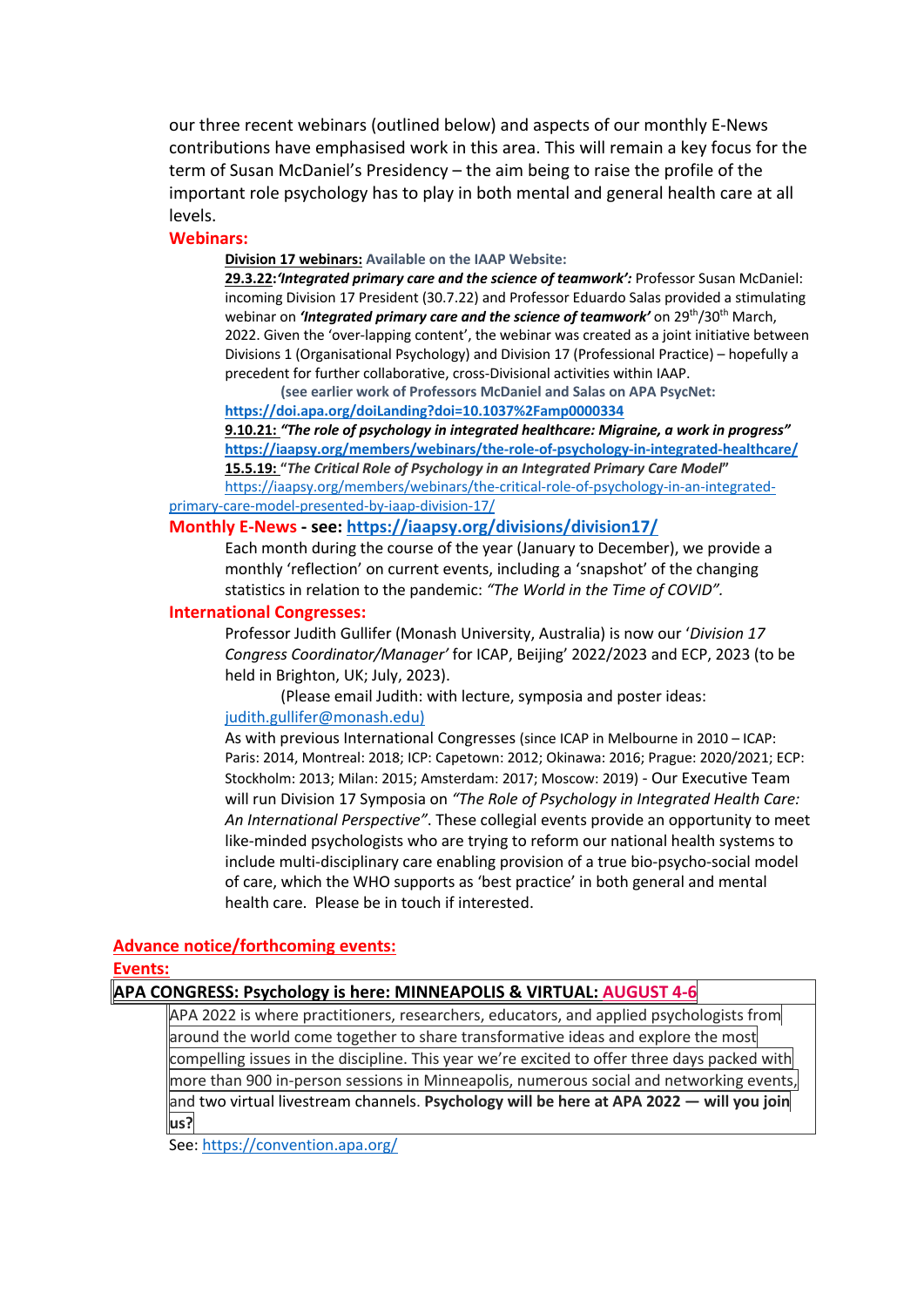# **Items/resources of interest: During May-June, 2022:** *(with thanks to the APA, APS, PBS, ABC – and other sources)*

**(For previous items/resources of interest from Division 17 E-News, see Appendix below)**

- **BPS May, 2022 – New report calls for more psychologists to be embedded into GP practices**
	- https://www.bps.org.uk/news-and-policy/new-report-calls-more-clinical-psychologists-be-embedded-gp-practices
	- https://www.bps.org.uk/sites/www.bps.org.uk/files/Member%20Networks/Divisions/DCP/Clinical%20Psychology%20in%
	- 20Primary%20Care%20-%20Full.pdf
	- https://www.bps.org.uk/sites/www.bps.org.uk/files/Member%20Networks/Divisions/DCP/Clinical%20Psychology%20in% 20Primary%20Care%20-%20Briefing.pdf



the british psychological society promoting excellence in psychology



**May 2022**

**New report calls for more psychologists to be embedded into GP practices Access to clinical psychologists in GP practices leads to better patient outcomes, a reduction in demand for GP appointments, increased staff morale and is cost effective, according to a new report by the DCP. You can find out more and read the full report :** https://iaapsy.org/site/assets/files/2315/bps-clinical\_psychology\_in\_primary\_carebriefing 12\_5\_22.pdf

https://iaapsy.org/site/assets/files/2315/bps-clinical\_psychology\_in\_primary\_care\_12\_5\_22.pdf

#### **USA: Restricting Access to Abortion Likely to Lead to Mental Health Harms**

Laws restricting access to safe, legal abortions are most likely to affect those living in poverty, people of color, and sexual and gender identity minorities, as well as those who live in rural or medically underserved areas, said APA President **Frank C. Worrell, PhD,** in a statement responding to the leaked draft U.S. Supreme Court opinion regarding *Roe vs. Wade.* Research suggests that adding barriers to accessing abortion services may increase symptoms of stress, anxiety, and depression. Read more from APA about the research on impacts of restricted access to abortion: https://www.apa.org/topics/abortion

#### **Mental Health in the Workplace**

Most adults will spend a large amount of their lives at work and organizational support for employees' mental health is imperative. Leaders can take important steps toward improving mental health in the workplace, such as by training managers to promote well-being; examining health insurance policies; taking a critical look at equity, diversity, and inclusion policies; and supporting paid parental leave.

- https://www.apa.org/topics/workplace/mental-health/train-managers
- https://www.apa.org/topics/workplace/mental-health/reexamine-health-insurance
- https://www.apa.org/topics/workplace/mental-health/edi-policies
- https://www.apa.org/monitor/2022/04/feature-parental-leave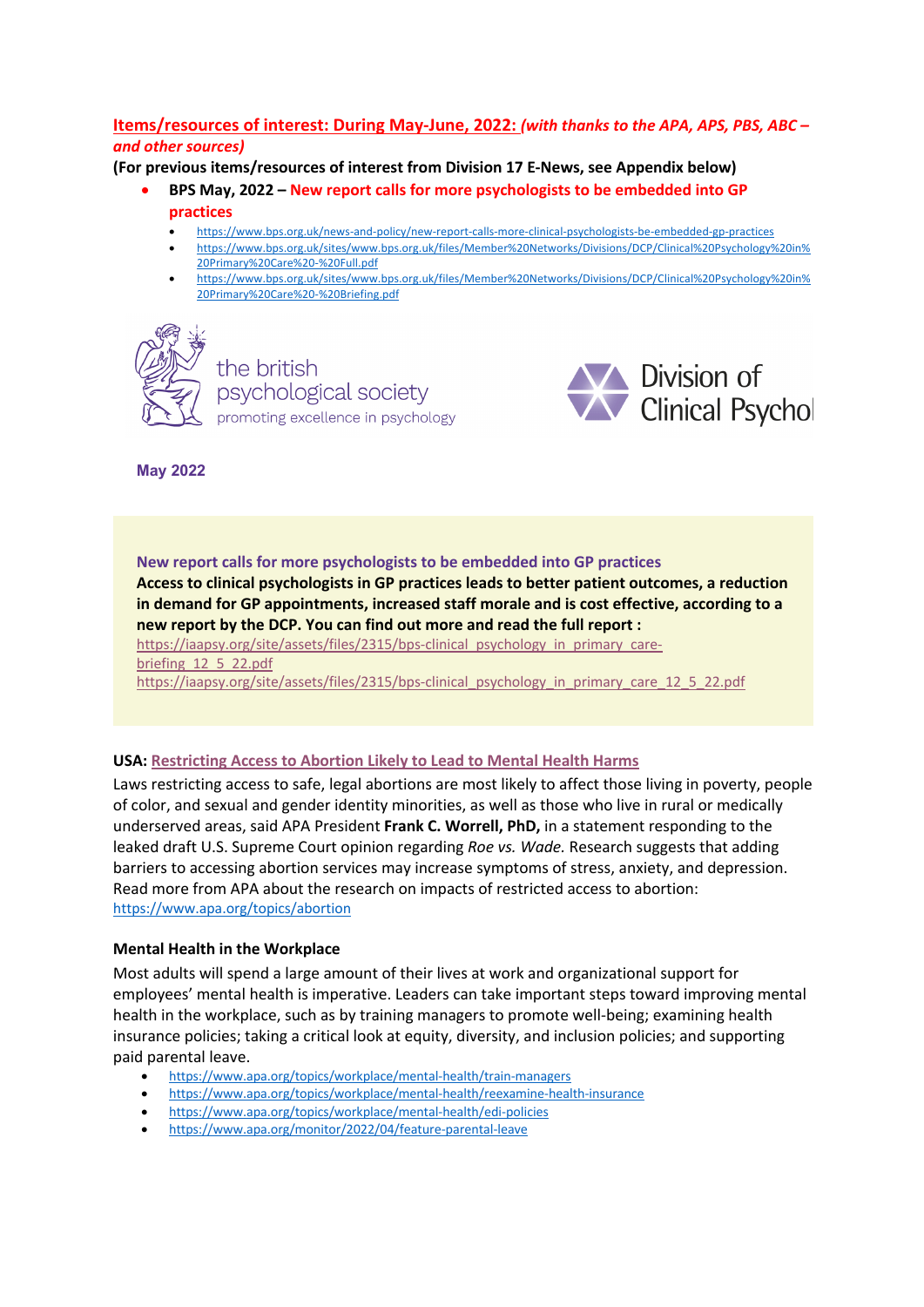### **Canadian Doctors Are Prescribing Free Passes to National Parks to Treat Patients**

A new evidence-based initiative in Canada called PaRx encourages health care providers to prescribe spending time in nature to improve people's mental and physical health, as reported by CNN. PaRx recently partnered with Parks Canada to include free passes to 80 sites as part of those prescriptions, including to national parks, marine conservation areas, and historic sites. As of February 2022, more than 4,000 licensed health care professionals, including nurses, doctors, and psychologists, had registered for the PaRx program.

• https://edition.cnn.com/2022/04/30/health/canada-doctors-prescribe-nature-wellness/index.html

# **How To Get Comfortable Talking With the Media**

A critical lesson of the COVID-19 pandemic has been seeing the importance of scientists communicating their findings to the public in an engaging and accessible way. For many psychologists, this may involve talking with the media—something that is rarely covered in graduate school. Psychologists with media experience share their tips on talking with journalists.

• https://www.apa.org/monitor/2022/04/career-talking-media

## **7 Podcasts to Support Your Mental Health**

Podcasts about mental health can deliver research to a wider group of people in an accessible way and can be a helpful addition for those in therapy or a resource for people with barriers to treatment. LIVESTRONG.com assembled a list of the top mental health podcasts therapists recommend.

• https://www.livestrong.com/article/13771942-best-mental-health-podcasts/

## **How Many Friends Do You Really Need?**

Loneliness is associated with an increased risk for mental and physical health issues, but what does it take to not be lonely? In a *New York Times* article, psychologists share research on connectedness, intimacy, and how to tell if you need more friends.

• https://www.nytimes.com/2022/05/07/well/live/adult-friendships-number.html

# **May-June, 2022: "Snapshot of Events":**

- **New Government in Australia:** As I write (22.5.22), it is less than 24 hours since Australia voted in a new Government: *"The Australian people have spoken, and the big winners are Labor and the "teal" independents" (*ABC News) Australia's new leader: Anthony Albanese, and his ALP colleagues, together with the Greens Independents, have vowed to take the country in a new direction, with a big shift in climate policy. This is a time of optimism with big implications for health, education, climate policy, equity – and a new direction for the country.
- **Ukraine:** the past month has continued with the traumatic, ongoing war in the Ukraine affecting all of us. President Volodymyr Zelensky has said (22.5.22) that the war in Ukraine can only be resolved through "diplomacy" and that the war could only come to a conclusive halt "at the negotiating table". At the time of writing heavy fighting is taking place in and around Severodonetsk, as Russian forces step up efforts to seize the whole of the Luhansk region.

It continues to be exceedingly distressing watching these events unfold daily/nightly on our television screens – affecting both our patients and ourselves as practitioners. Our role as psychologists is to listen, instil hope, empowerment and some sense/semblance of control and efficacy in those we aim to help. An ongoing and difficult time for us all during this resurgence of global turbulence.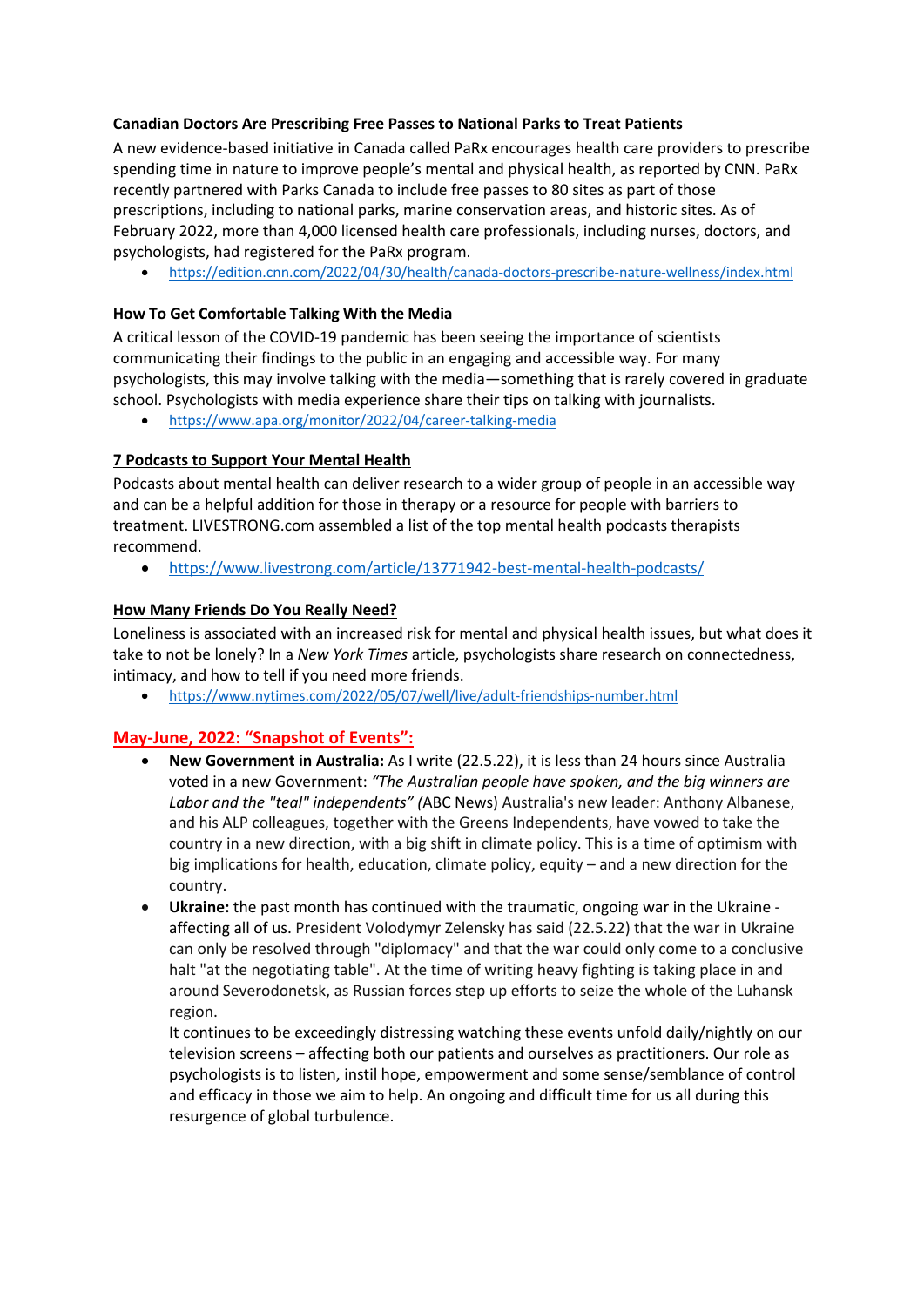

We again wish to highlight **the IAAP statement on Ukraine** indicating our: *"deep concern about the military and humanitarian offenses the Russian Federation is carrying out in Ukraine, resulting in ongoing devastating loss of life and attack on innocent civilians. We strongly condemn this unjustified aggression and stand in solidarity with the people of Ukraine".*

**(see: https://iaapsy.org/about/human-rights-statement/ukraine/ )**

## **The World in the Time of COVID-19:**

The WHO Coronavirus Disease 'dashboard' indicates that **there are now 521,920,560 confirmed cases** of COVID-19, including **6,274,323 deaths** of COVID-19 **world-wide - including an increase of more than 16.1 million registered cases in the past month alone …** (compared to: 25.4.22: 505,817,953 confirmed cases and 6,213,876 deaths; 28.3.22: 476,374,234 confirmed cases and 6,108,976 deaths; 22.2.22: 422,188,754 cases, 5,876,766 deaths; 21.1.22: 340,543,962 cases, 5,570,163 deaths; 27.12.21: 279,114,972 confirmed cases, 5,397,580

deaths; 23.11.21: 256,966,237 cases, 5,151,643 deaths; 25.10.21: 243,260,214 cases, 4,941,039 deaths; 21.9.21: 228,394,572 cases, 4,690,186 deaths; 23.8.21: 211,373,303 cases, including 4,424,341 deaths; 26.7.21: 192,284,207 cases; 4,136,518 deaths; 22.6.21: 178,202,610 confirmed cases; 3,865,738 deaths; 23.5.21: 166,346,635 confirmed cases, including 3,449,117 deaths; 5.21; 152,535,452 cases, 3,198.528 deaths; 22.3.21: 22,524,424 cases, 2,703,620 deaths; 22.2.21: 111,102,016 cases, 2,462,911 deaths; 25.1.21: 99,363,697 cases, 2,135,959 deaths; 28.12.20: 79,673,994 cases, 1,761,381 deaths; 23.11.20: 57,882,183 cases, 1,377,395 deaths; 29.10.20: 43,766,712 cases, 1,163,459 deaths; 26.7.20: 15,581,009 cases, 635,173 deaths; 20.6.20: 8,385,440 cases, 450,686 deaths; 26.4.20: 2.8million cases, 200,000 deaths). It is estimated that the true prevalence is likely to be at least double this, with these figures representing a gross underestimate due to being based on 'formal testing and reporting' which continues to diminish.

**Vaccinations:** As of 22.5.22: **12,186,798,032 doses** of COVID-19 vaccine have been administered world-wide (compared to 17.4.22: **11,324,805,837 doses** ; 26.3.22: **11,054,362,790 vaccine doses** ; 20.2.22: 10,407,359,583; 18.1.22: 9,571, 633; 27.12.21: 8,649,057,088; 21.11.21: 7,408,870,760 vaccine doses; 20.10.21: 6,655,399,359; 17.9.21: 5,776,127,976; 19.8.21: 4,562,256,778; 24.7.21: 3,646,968,156; 16.6.21: 2,413,847,050 vaccine doses). Sadly, the majority of these have been given in the developed world with less-well-off continents/countries still lagging (e.g. in Africa: COVID-19 vaccination rates stand at 7.35% for the continent, with many countries hovering around 1%, according to the Africa Centers for Disease Control)

**As we write (22.5.22):** In Australia and elsewhere, the number of new Covid-19 cases remains high, albeit below its most recent peaks, largely due to the continuing rise in new infections in Western Australia, although hospitalization and fatality rates (as a proportion of active case numbers) remain low.

**See:** 

- **WHO Coronavirus Dashboard:** https://covid19.who.int/
- **Saul Eslake: The World Economy this week (13.5.22):**

https://drive.google.com/file/d/1XCc3EHI2vBaTWfqNWW1zeefbPynKuJUx/view

**Please contact us if you have additional information, items to share, questions to ask, ideas to put forward in relation to Division 17 activities. We welcome contact from all our Members and those interested in joining.**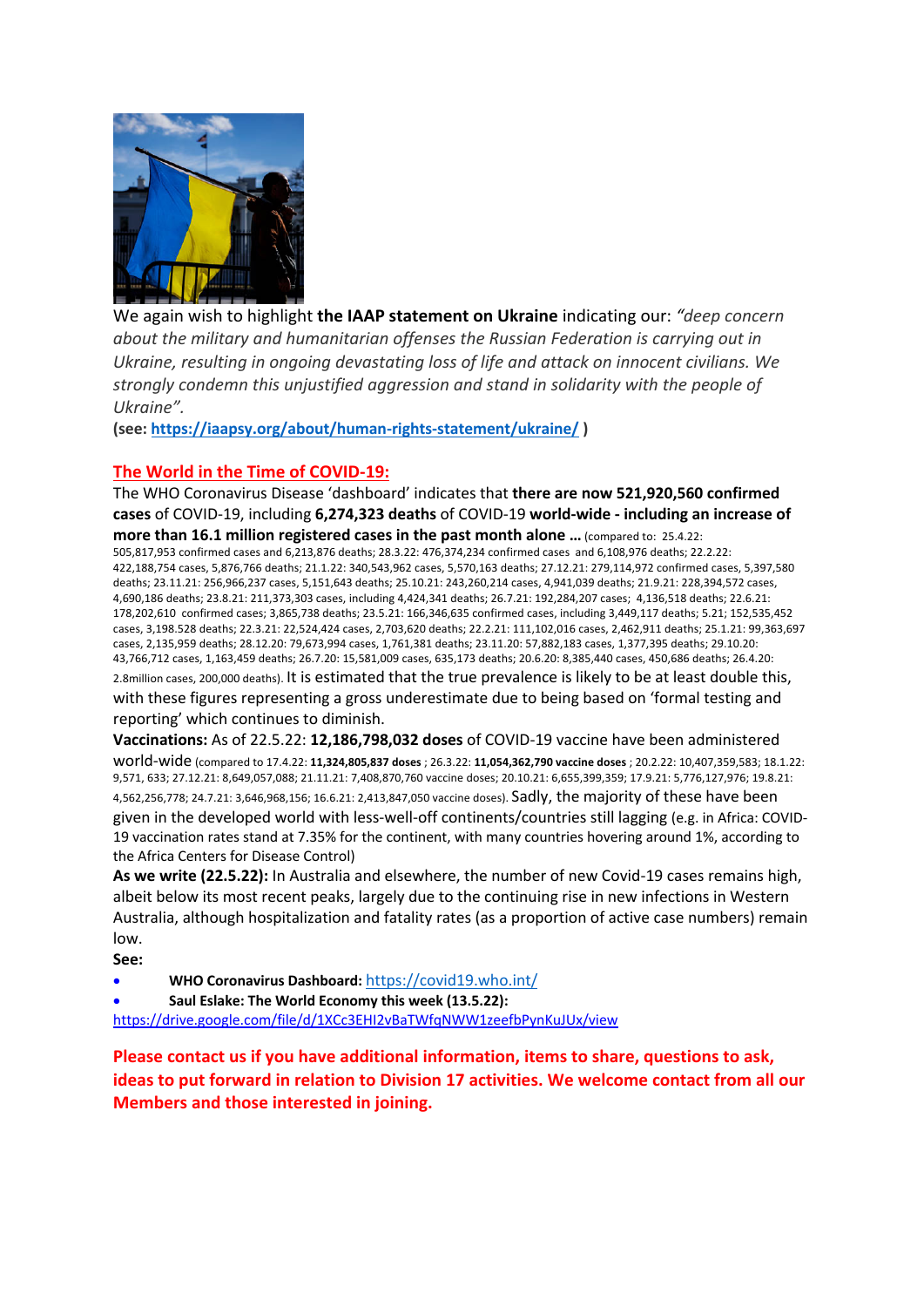

**Robyn F. Vines, Ph.D. President Division of Professional Practice**

## **(June, 2022)**

**Division Website: https://iaapsy.org/divisions/division17/ Division Newsletters:**

- **October, 2020: https://iaapsy.org/site/assets/files/2044/div\_17\_october\_newsletter.pdf**
- **December, 2019: (End of Year Summary: 2019)**
- **https://iaap.createsend1.com/t/ViewEmail/t/CB562312D9AFD69D2540EF23F30FEDED**

**UNITED NATIONS INTEGRATED CARE INITIATIVE:**  See: Integratinghealthintoprimarycare\_pdf.pdf Also: Integratingmhintoprimarycare2008\_lastversion.pdf (who.int)

**\_\_\_\_\_\_\_\_\_\_\_\_\_\_\_\_\_\_\_\_\_\_\_\_\_\_\_\_\_\_\_\_\_\_\_\_\_\_\_\_\_\_\_\_\_\_\_\_\_\_\_**

## **APPENDIX: PREVIOUS ITEMS/RESOURCES of interest:**

**(from former editions of Division 17 E-News: December, 2021 - May, 2022 newsletters) April-May, 2022**

**Prolonged Grief Disorder recognised as a mental health condition**

*https://www.abc.net.au/radionational/programs/sundayextra/prolonged-grief-disorder-recognised-asmental-health-condition/13813018*

The age-old saying "time heals all wounds" may be relevant for some, but for others grief is an ongoing and debilitating disorder. This year American Psychiatric Association has recognised 'Prolonged Grief Disorder' as an official psychiatric illness in its Diagnostic and Statistical Manual of Mental Disorders. Guest: **Dr Katherine Shear**, Director of the Center for Prolonged Grief and Marion E. Kenworthy Professor of Psychiatry at Columbia University Producer - Katie Fuller; **Duration:** 12min 30sec **Broadcast:** Sun 3 Apr 2022, 7:36am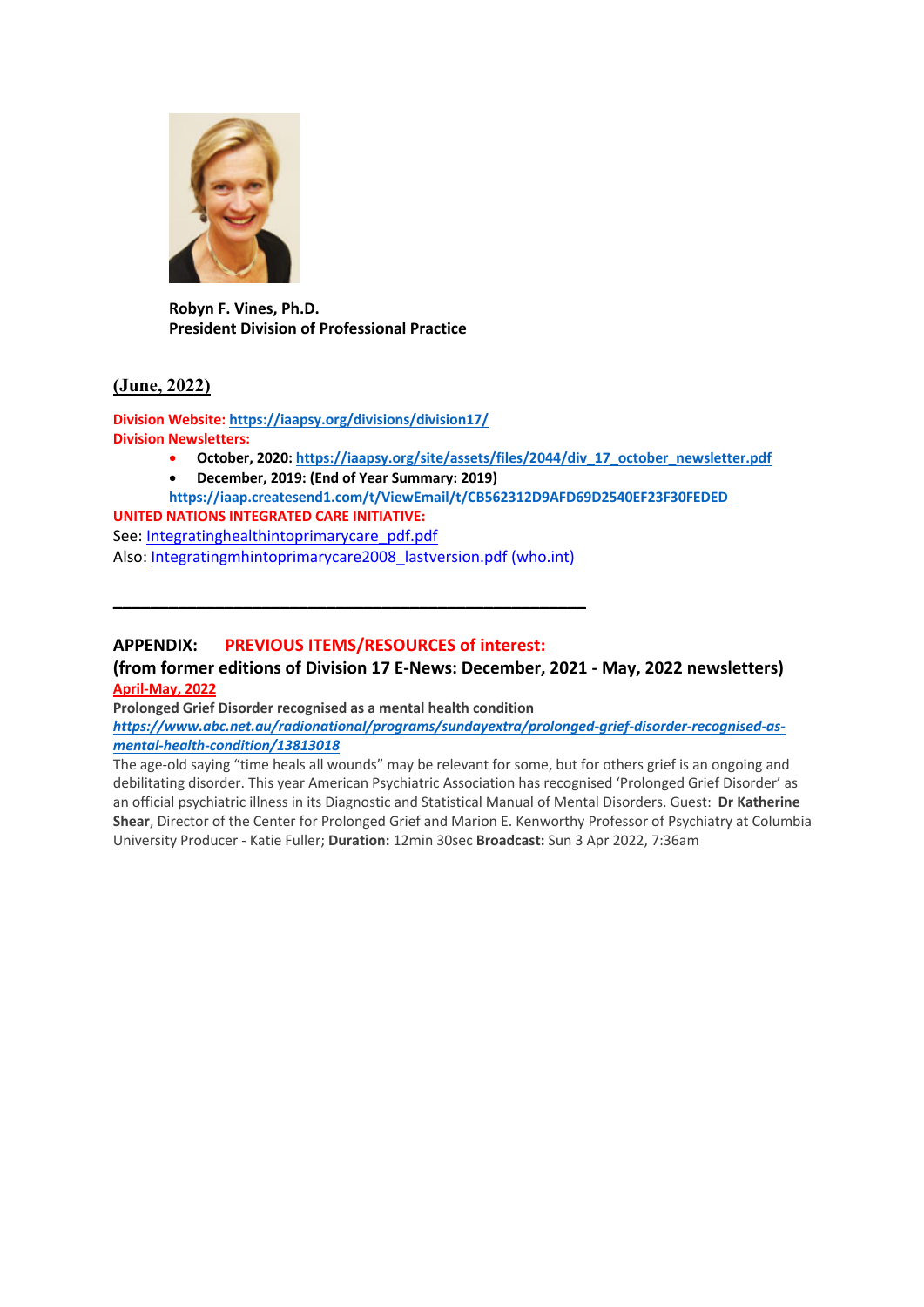**The Burden of Weight Stigma:** The increase in weight gain linked to the COVID-19 pandemic is taking a psychological toll, because weight stigma—bias against individuals because of their body size—is also on the rise. Weight stigma increases a person's risk for mental health problems and undermines health behaviors and preventive care, causing disordered eating, decreased physical activity, health care avoidance, and weight gain. Psychologists are researching interventions for disrupting the pattern. **See: https://www.apa.org/monitor/2022/03/news-weight-stigma**

**How To Keep Anger From Getting the Best of You:** How do you keep anger from rising to a level that interferes with your health and happiness? Howard Kassinove, PhD, of Hofstra University, and Raymond "Chip" Tafrate, PhD, of Central Connecticut State University, joined APA's Speaking of Psychology podcast to discuss the difference between healthy and harmful anger, strategies to cope with anger, and why primal scream, rage rooms, and other forms of anger catharsis can do more harm than good. **See: https://www.apa.org/news/podcasts/speaking-of-psychology/anger**

• **Where creativity comes from and how to increase your own.** Listen to APA's *Speaking of Psychology* podcast episode on creativity and 'eureka moments': **See: https://www.apa.org/monitor/2022/04/coverscience-creativity**

• **The Need for Paid Parental Leave:** Psychological research shows why employers and policymakers should consider doing more: https://www.apa.org/monitor/2022/04/feature-parental-leave

• **More Psychological Growth in Less Time: Psychologists are applying research on single-session interventions to improve patients' symptoms in one visit. See: https://www.apa.org/monitor/2022/04/feature-growth-patients**

• **Discussing firearm safety:** Providers can help reduce injuries and deaths by talking with patients about safe storage and temporary transfers during high-risk periods. **See: https://www.apa.org/monitor/2022/04/ce-firearm-safety**

**Supporting Parents Via Instagram:** Psychologists have become the go-to parenting gurus of Instagram. Can their reach impact families for the better? **See: https://www.apa.org/monitor/2022/04/career-instagram Research In brief:** How funny memes help us cope with the stress of COVID-19, and other research: The latest peer-reviewed studies within psychology and related fields – see:

**https://www.apa.org/monitor/2022/04/inbrief-memes-research**

**March-April, 2022**

• **What's driving the dramatic rise in alcohol-related deaths during the pandemic?**

During the first year of the pandemic, alcohol-related deaths increased dramatically by 25 percent, according to a new study. In 2020, deaths jumped from about 79,000 a year to 99,000, with the spike seen across all drinking-age groups. Katherine Keyes, an epidemiologist at Columbia University's Mailman School of Public Health, joins William Brangham to discuss.

**PBS Newshour: 23.3.22:** https://www.pbs.org/newshour/show/whats-driving-the-dramatic-rise-inalcohol-related-deaths-during-the-pandemic ;

**Full Transcript:** https://www.pbs.org/newshour/show/whats-driving-the-dramatic-rise-in-alcoholrelated-deaths-during-the-pandemic#transcript

**DISASTER PREPAREDNESS** (in light of recent floods, fires, and other disasters world-wide)

- Psychological First Aid: This psychological first aid guide is for people working in disaster preparedness, response and recovery. It provides an overview of best practice in psychological first aid following disasters and traumatic events: https://psychology.org.au/for-the-public/psychologytopics/disasters/recovering-from-disasters/psychological-first-aid-supporting-peopledisaster?utm\_medium=email&utm\_campaign=220324\_APSU\_DRN&utm\_content=220324\_APSU\_DR N+CID\_2764159e348b5688207e3397759d80d7&utm\_source=Email%20marketing%20software&utm \_term=Psychological%20First%20Aid%20A%20guide%20to%20supporting%20people%20affected%20 by%20disaster
- **Preparing and recovering from floods: https://psychology.org.au/for-the-public/psychologytopics/disasters/floods?utm\_medium=email&utm\_campaign=220324\_APSU\_DRN&utm\_content=2 20324\_APSU\_DRN+CID\_2764159e348b5688207e3397759d80d7&utm\_source=Email%20marketing% 20software&utm\_term=Preparing%20for%20and%20recovering%20from%20floods**
- **Guidelines for provision of psychological support to people affected by disasters (APS members and affiliates only):** https://psychology.org.au/membership/member-login?returnurl=%2ffor-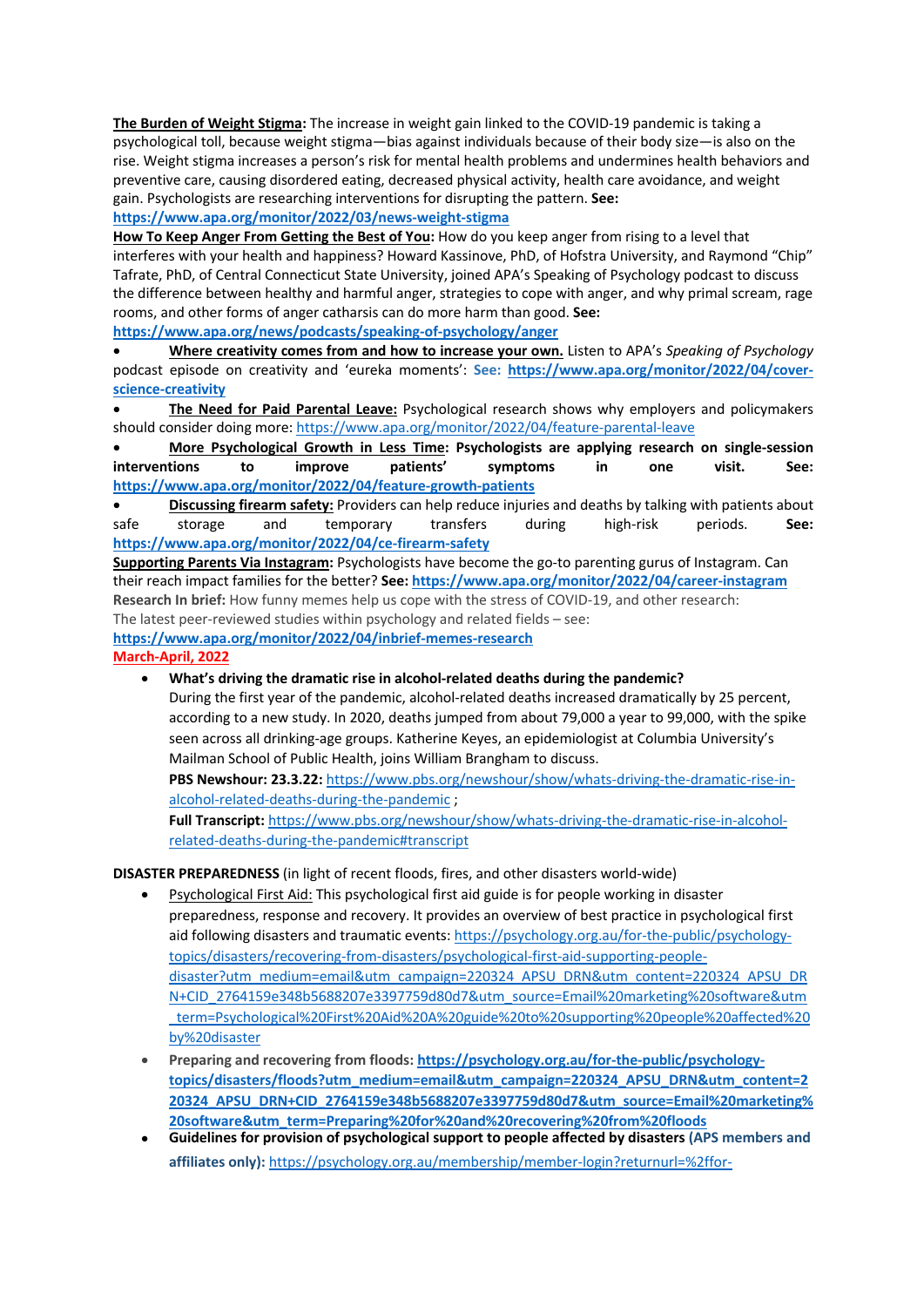members%2fresource-finder%2fresources%2fassessment-and-intervention%2fguidelines-forprovision-of-psychological-

support%3futm\_medium%3demail%26utm\_campaign%3d220324\_APSU\_DRN%26utm\_content%3d2 20324\_APSU\_DRN%2bCID\_2764159e348b5688207e3397759d80d7%26utm\_source%3dEmail%2520 marketing%2520software%26utm\_term%3dGuidelines%2520for%2520provision%2520of%2520psych ological%2520support%2520to%2520people%2520affected%2520by%2520disasters

#### **COPING WITH TRAUMA:**

• **As a Crisis Hotline Grows, So Do Fears It Won't Be Ready:** The National Suicide Prevention Lifeline (USA) will have its own three-digit number, 988, starting in July—a shift that is expected to grow exponentially the number of callers over the next few years. The increased access is important, but experts say that more funding is needed to effectively staff the line. Roughly 17% of the lifeline's two million calls last year were abandoned before a caller could get help, as reported by *The New York Times.* Read more from APA about crisis lines during the pandemic.

**https://www.nytimes.com/2022/03/13/us/suicide-hotline-mental-health-988.html**

• **Addressing the Pandemic's Mental Health Fallout: https://www.cbsnews.com/news/addressingthe-pandemics-mental-health-fallout/#**

Even when COVID-19 recedes, Americans will still be left with the trauma the virus has left in its wake, including more than 140,000 children who have lost a parent or caregiver. APA CEO **Arthur C. Evans Jr., PhD,** spoke with *CBS News* about the need to address the ongoing mental health crisis. "Because what we know from research is that when people experience these kinds of traumas—after 9/11, or Hurricane Katrina—we expect to see people experiencing problems for at least another seven to ten years out," Evans said.

• **American's Stress is Spiking Over Inflation and War in Ukraine:** 

The APA's newest **'Stress in America'** survey found that over 80% of Americans said inflation, global uncertainty, and issues related to invasion of Ukraine are significant sources of stress. This is the highest number of people who have said they're significantly stressed about any issue in the 15 years APA has conducted this survey. "Typically, our highest levels of stress have been in the mid-60%s, so hitting, for example, 87% for inflation as a source of stress is truly astounding," said psychologist **Vaile Wright, PhD,** APA's senior director of health care innovation in an NPR article:

**https://www.apa.org/news/press/releases/stress/2022/march-2022-survival-mode**

#### **OTHER:**

- **Navigating thorny topics in therapy:** Clinicians and ethics experts share guidance on maneuvering disclosures about **politics, religion, and other hot-button topics** that can affect the therapeutic relationship: **https://www.apa.org/monitor/2022/03/career-navigating-therapy**
- **Improving Sibling Relationships:**

Eight in 10 children in the United States are growing up with a sibling—more than the number of kids living with a father. Over a lifetime, siblings are often the people with whom an individual will ultimately share the most years. Psychologists' research can help to improve these important relationships. Hear more about how our siblings influence our lives on APA's *Speaking of Psychology* podcast: **https://www.apa.org/news/podcasts/speaking-of-psychology/siblings**

#### **February-March, 2022:**

*A number of members have expressed a wish to know what practitioners are doing around the world with regard to COVID in their practices. We would be grateful if you could let us know what issues have arisen (including those outlined by the APA below) and how practitioners are dealing with them. Feedback appreciated.*

• **The Anatomy of a Misinformation Attack https://www.apa.org/news/apa/2022/news-anatomy-misinformation**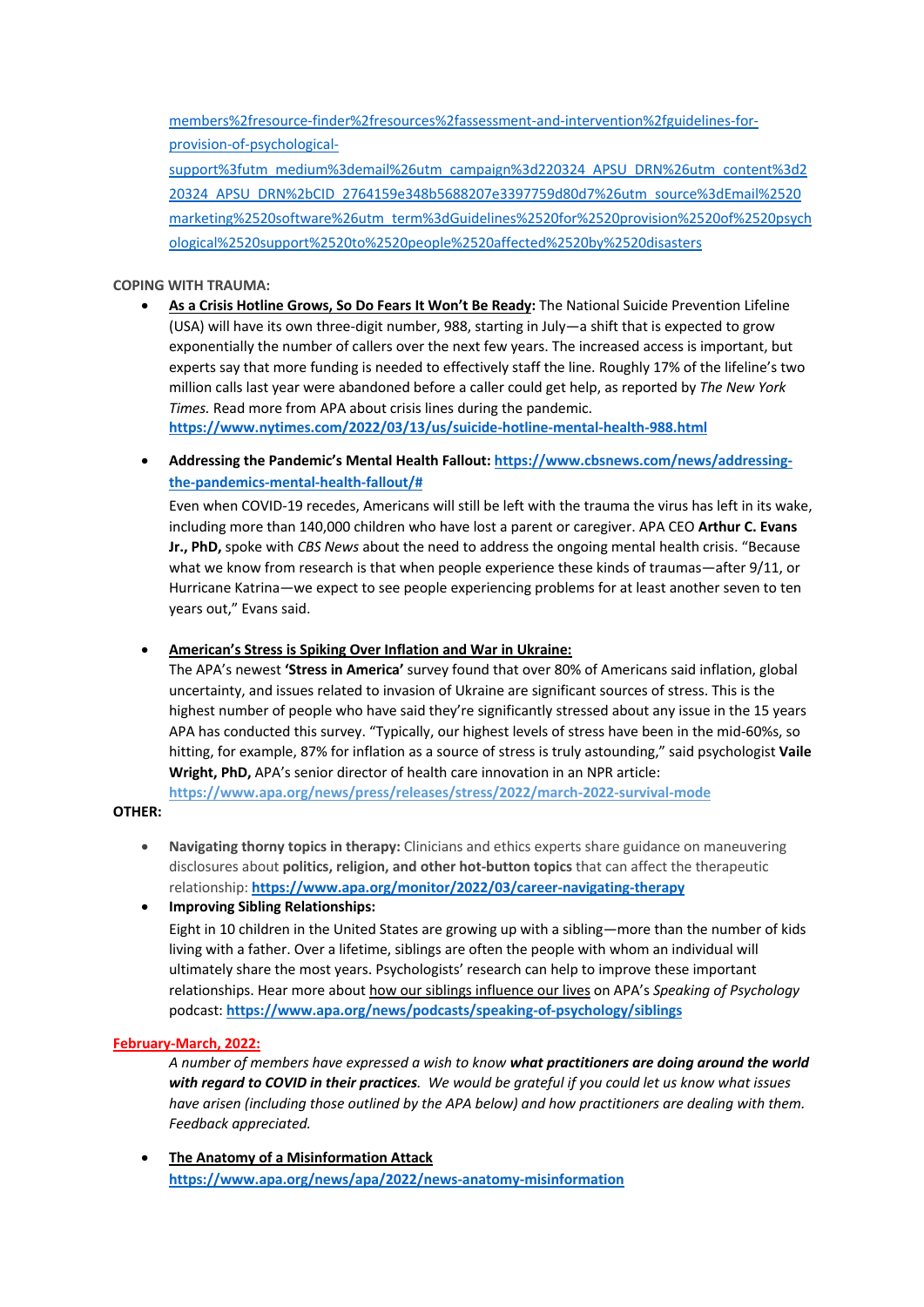- **Fighting Fake News in the Classroom https://www.apa.org/monitor/2022/01/career-fake-news**
- **Why Teens Need More Sleep, and How We Can Help Them Get It https://www.washingtonpost.com/parenting/2022/01/18/kids-teens-more-sleep/ https://www.apa.org/monitor/2020/07/ce-corner-sleep**
- **Healing Pain by Treating the Mind https://www.apa.org/news/podcasts/speaking-of-psychology/healing-pain**
- **The Top 10 Journal Articles of 2021 https://www.apa.org/monitor/2022/01/top-journal-articles**

## **January – February, 2022**

• **Two years into the pandemic, students still struggle with their mental health:** (Jan 25, 2022; PBS Newshour): https://www.pbs.org/newshour/show/two-years-into-the-pandemic-students-still-struggle-withmental-health

- *IAAP WEBINAR: "Economic Behavior and the COVID-19 Pandemic: Cooperation, Consumption, and Entrepreneurship"* (available on the IAAP Website)
- **14 emerging trends for 2022:** The pandemic era has changed attitudes toward science and mental health; See: https://www.apa.org/monitor/2022/01/special-emerging-trends
- **"Do Your Own Research":** It's Not That Simple.

See: https://www.nytimes.com/2022/01/03/opinion/dyor-do-your-own-research.html

• **How the Science of Habits Can Help Us Keep Our New Year's Resolutions:** 

See: https://www.apa.org/news/podcasts/speaking-of-psychology/behavioral-habits

# **EVENTS, WEBINARS and NEW RESEARCH:**

- **Social Media for Psychological Research in Ethical, Productive, and Prosocial Ways** https://register.gotowebinar.com/register/6437901583821128720
- **Essential Science Conversations: Mixed Feelings and Mixed Methods in Psychological Science:** See: https://register.gotowebinar.com/register/8316517256834408717
- **Understanding the No Surprises Act: How to provide estimates for your services** See: https://www.apaservices.org/practice/legal/managed/no-surprises-act

**SES and Health: For new mothers, feeling low in social status poses risk to health, according to new research published by APA:**

See: https://www.apa.org/news/press/releases/2022/01/new-mothers-social-status

# **December, 2021 - January, 2022**

- **How can we minimize Instagram's harmful effects? See: https://www.apa.org/monitor/2022/03/feature-minimize-instagram-effects**
- **Coping with Seasonal Affective Disorder During Another Pandemic Winter See:** https://www.healthline.com/health-news/coping-with-seasonal-affective-disorderduring-another-pandemic-winter#Tips-for-managing-SAD-and-COVID-19-anxiety
- **HOLIDAYS: It's Beginning to Look a Lot Like Holiday Social Anxiety** See: https://www.nytimes.com/2021/11/24/well/mind/holiday-social-anxiety.html
- **Re-thinking Work: The Great Resignation:**  See: https://www.bc.edu/bc-web/bcnews/nation-world-society/education/q-a-the-greatresignation.html
- **Essential Science Conversations: Anti-Racism in Psychological Science** See: **https://www.apa.org/science/programs/essential-conversations**
- **Ideas re: facing current uncertainties:**  *"Embracing Uncertainty: Achieving peace of mind as we face the unknown":* **by Susan Jeffers**

# **November – December, 2021:**

- **The promise and challenges of AI**
	- **https://www.apa.org/monitor/2021/11/cover-artificial-intelligence**
	- **Veterans Struggle With Issues That Are Often Invisible to Others https://www.nytimes.com/2021/09/07/us/politics/afghan-war-iraq-veterans.html**
	- **Reenvisioning Self-Care:**